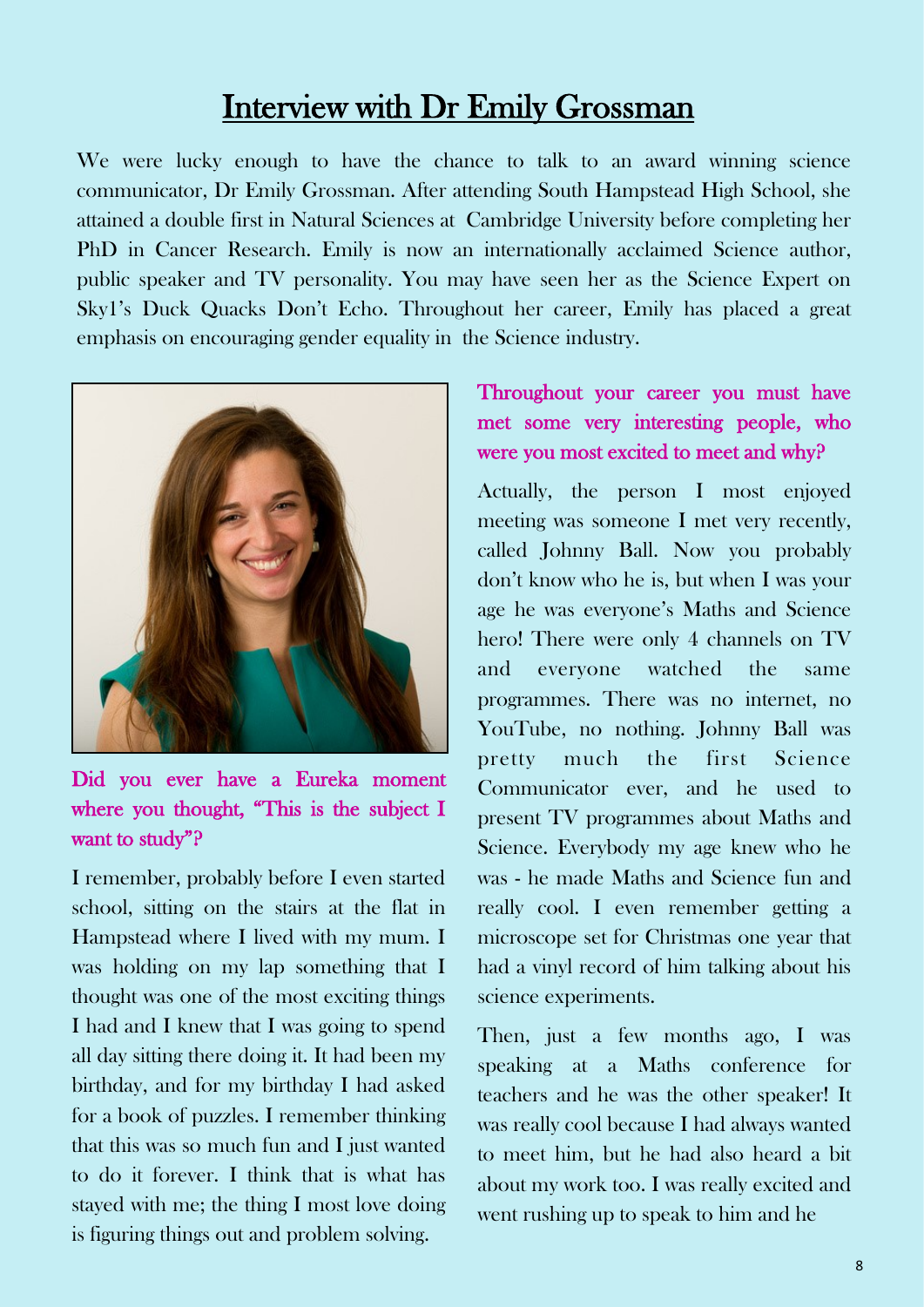said, "Oh, I've been wanting to meet you! I hear you're the new kid on the block!" It was this wonderful moment when my mathematical hero was actually saying to me, 'You're the new generation of what I do'. That was such an amazing feeling.



#### What do you think female scientists bring to the industry that perhaps male scientists don't?

Oh, that's a juicy question! I don't think that females bring stuff that males can't. I think that women bring stuff that males are too frightened to bring themselves. By this, I mean the so-called 'feminine qualities' that have been traditionally ascribed more to women — such as passion, sensitivity, ability to empathise, to work together as a team, to collaborate, to care deeply about their work, to use their imagination, their creativity, their intuition. I think that we, as

women, could bring these qualities to all industries whilst also supporting and encouraging men to access the same qualities within themselves. Everyone has these traits but, as women, we have been given more permission to realise them. However, we have also been criticised, attacked and repressed for displaying these very same qualities and have not been taken seriously because, in the past, it has been thought that such qualities were not as respectable or admirable as the more traditionally 'masculine' qualities such as practical skills, determination, logic, success and intelligence. But, of course, we all have all of them.

## Do you believe we can ever reach full gender equality, especially in fields such as science?

Absolutely, I think we can aim for equality of opportunity whereby everyone feels able to make a free choice about which career they want to go into, not just because they aren't being held back practically, but also because they aren't being held back subconsciously by subliminal messages that we pick up from childhood about which jobs are for girls and which jobs are for boys. Girls are socialised from a young age to look pretty, to be careful and to look after themselves and others, whilst boys are socialised to be tough, strong, competitive and to take risks. In order to achieve true equality of opportunity, these messages need to stop and this has to start from a very young age. Whether that then leads to equality of outcome, in terms of the number of girls who choose to become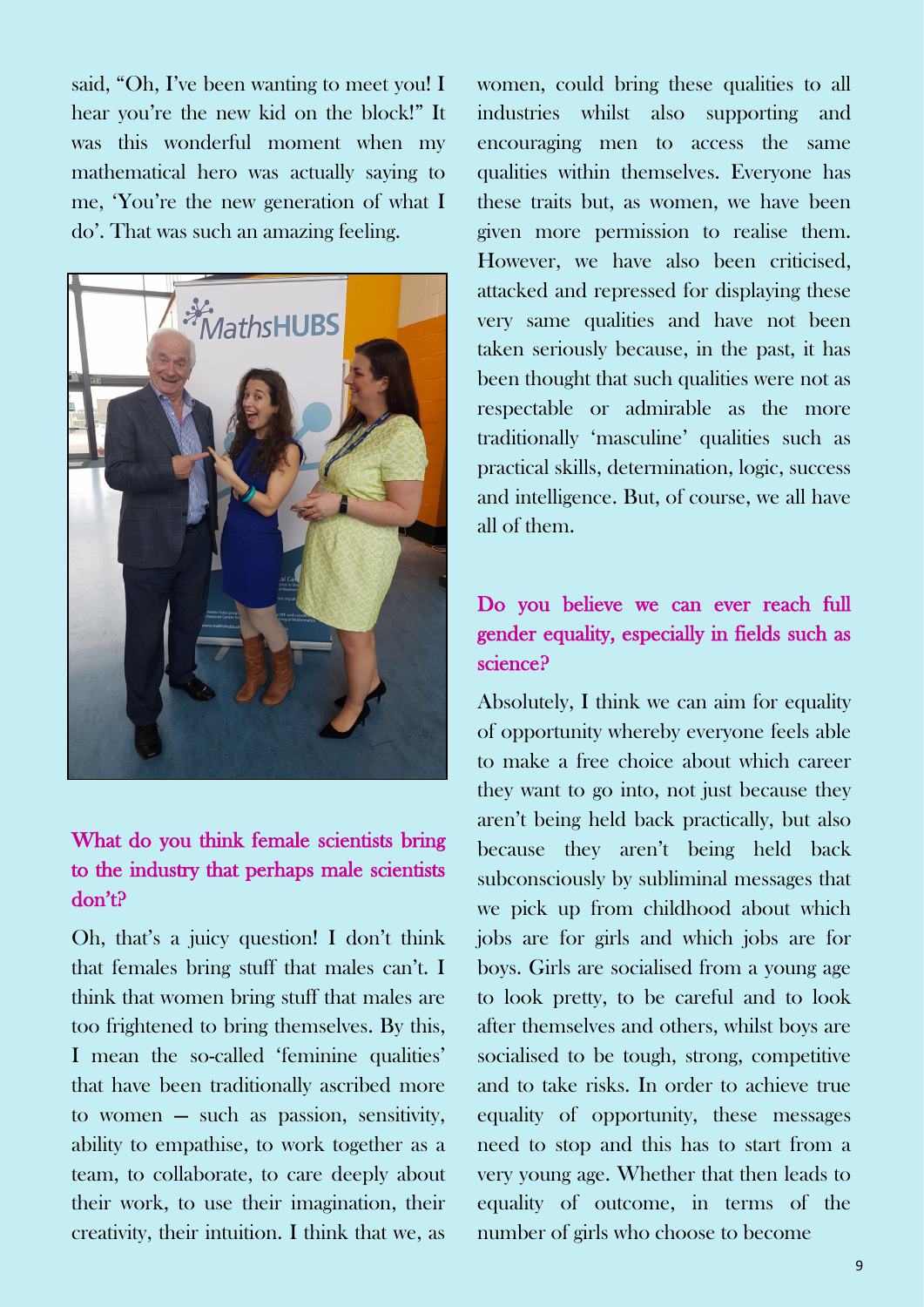engineers and physicists relative to boys, remains to be seen. I would like to think that, given a completely level playing field, which I think we're a long way from having, just as many girls would make choices to become scientists as boys.

"It is important that young people, particularly girls, understand that there is not just one way to be a scientist."

#### What do you think needs to be done to encourage more girls into science?

I think the main issue that needs to be addressed is stereotypes. We need to address the stereotypes of what it means to be a woman, scientist or a physicist and also the idea that science is all about success; that to be a good scientist you have to be confident, clever, analytical and not make mistakes. A lot of girls do have these qualities and are proud of them, but there also lots of girls who identify more with other qualities. These could include skills like team work, time management, or being a creative, 'out of the box' person. It is important that young people, particularly girls, understand that there is not just one way to be a scientist. You don't just have to possess those stereotypical qualities, but actually there is room for being sensitive, emotional and creative too. One way to do this is by having more role models; having women, young and old, who are happy and successful in science careers to model the kind of women that young girls today want to be like. There are many different ways

of being a scientist just as there are many different ways of being a woman, and we need role models to represent each of these; not just those women who have been successful in a man's world by trying to be more like a man. Of course there's nothing wrong with that, but it's not the only way to be successful and happy in a career in science.

#### What is the biggest challenge you have had to face in your career, as a woman in Science?

Probably confidence. I face that on a regular basis; feeling good about myself, keeping myself going when I have knockbacks. I got teased at school for being 'a geek' and a bit different. At University I often felt like I didn't fit in, especially when I was doing Physics amongst mostly boys who all seemed so much more confident than I was. During my PhD I worried I was too sensitive and emotional to be a scientist. I spent 8 years as an actress and I had so many rejections, and so many times when I just didn't know if I was good enough. Forcing myself to keep going was really challenging. Even now in my work as a Science Communicator, I face the same challenges. I do feel like I'm in an industry that I'm more suited to now and I do fit in more, but even then, I am constantly trying to reinvent myself, constantly trying to work out who I want to be, what I want to do. If I'm not getting the opportunities that I want, I have to figure out why that is and what I need to change about myself. Do I need to keep going, or do I need to change